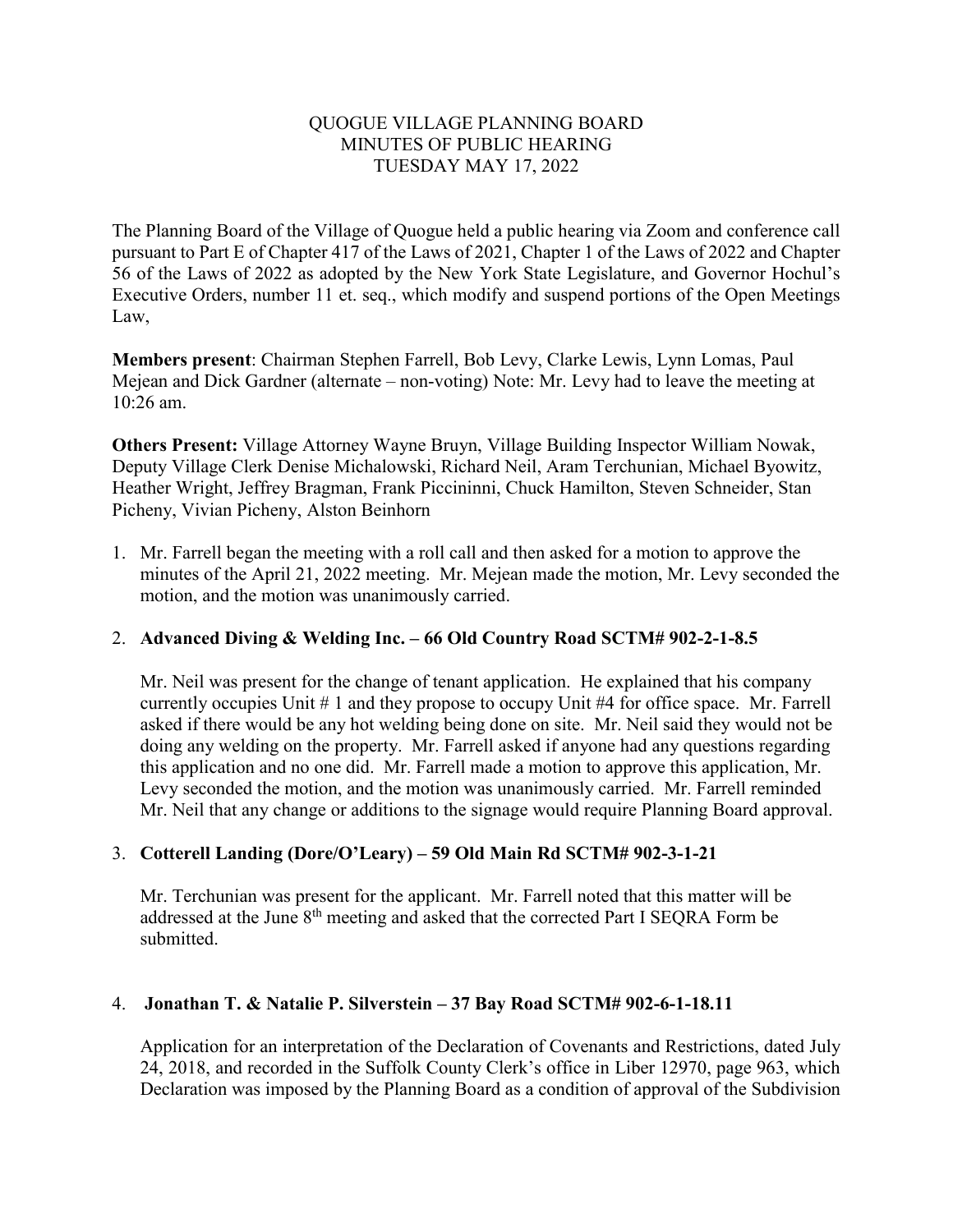Map of Picheny Property, filed in the Suffolk County Clerk's Office on March 26, 2019 as Map File No. 12158. Specifically, applicants seek to confirm that the provisions of said Declaration do not preclude the construction of an elevated catwalk/wetland access walkway that extends over a portion of NYSDEC designated wetlands in the center of the property to access the property's frontage on Shinnecock Bay. The applicants' property is shown as Lot 6 on said filed subdivision map and islocated on the southerly side of Bay Road, approximately 2,623' easterly of Montauk Highway (SR 27) in the A-8 Residence District known as 37 Bay Road and designated as SCTM# 0902-006.00-01.00-018.011.

#### **Mr. Farrell asked that presentations be kept to five to seven minutes and asked that written comments to be submitted to the Board.**

Heather Wright, Attorney for the applicant, spoke first. Ms. Wright explained that they are before the Planning Board at the direction of the Quogue Village Building Inspector. They had applied for and were denied a building permit for a catwalk on the property. Mr. Nowak's denial letter requested that the applicants go to the Planning Board to confirm that the Covenants and Restriction dated July 24, 2008 allow for this structure. Ms. Wright reviewed how this matter had been before numerous hearings with the Village Zoning Board of Appeals. A variance was originally applied for in February of 2021, and at the request of the ZBA, the application was modified so the catwalk would be located farther away from the neighbor's property. After obtaining approval from the DEC for this modification, the application was approved by the ZBA. Ms. Wright then reviewed the covenants, and noted that it does not have any language to prohibit a catwalk, where other covenants in the Village specifically contain language prohibiting structures such as a catwalk. Ms. Wright said that if the Covenants were intended to prohibit this structure, it would have been included in the wording. Language regarding disturbance of the wetlands in the Covenants and railing heights was discussed next.

Jeffrey Bragman, Attorney for the Pichenys and the Beinhorns, spoke next. He asked for additional time beyond the five to seven minute limitation. Mr. Bragman discussed the Covenants and how the wetlands would be disturbed by the construction of the catwalk. Mr. Bragman said that constructing the catwalk would be in violation of the Village Code. He spoke next about the DEC permit and how it is independent of the Zoning and Planning Boards and any other permits required by the Village. Mr. Bragman discussed how the installation of pilings and excavating of the soil would disturb the wetlands and be in violation of the Covenants. Mr. Bragman next addressed there being no language in the Covenants prohibiting a walkway. He noted that other Covenants in the Village specifically add language to allow walkways. Mr. Bragman added that they also have filed an appeal to the Village Zoning Board of Appeals, and the argument he is making to the Planning is without prejudice.

Frank Piccininni, Biologist with SMPL Consulting Ltd., appearing on behalf of the Pichenys and the Beinhorns, presented next. Mr. Piccininni showed photos of the property and reviewed the site conditions, along with the short and long term impacts of the proposed work. He showed photos of a typical catwalk construction, and explained that he thought the catwalk was unnecessary. Mr. Bruyn asked that the documents designating this area as a